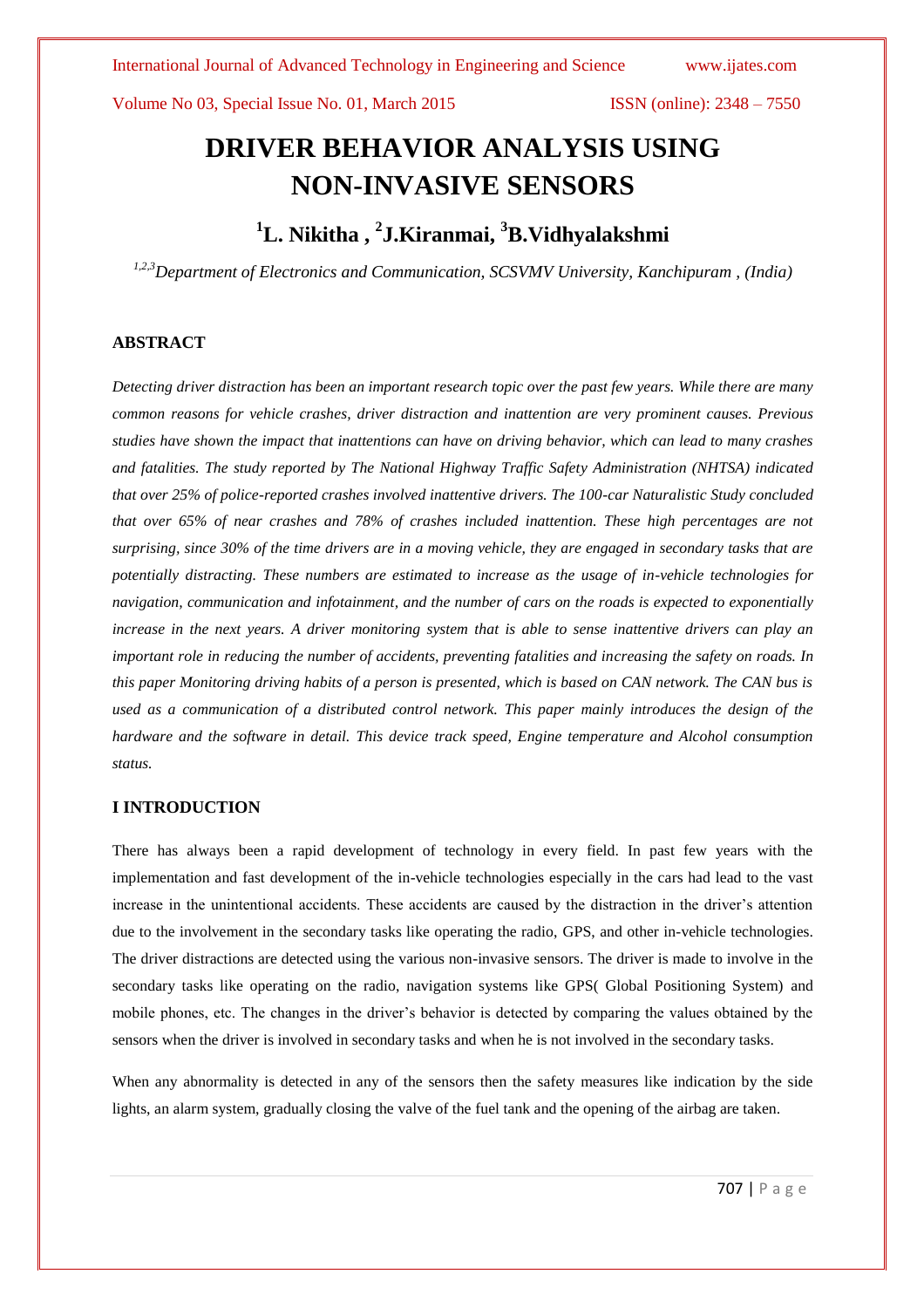The paper is organized as follows: Section 2 presents the open challenges currently existing in the real time and the related works done in this field of analyzing the driver's behavior. Section 3 describes the methodology of the data collection and the working procedure of the system. Section 4 studies the effects in driver behavior induced by the secondary tasks, including the statistical analysis of multimodal features and discriminative analysis between normal and task driven conditions. Section 5 concludes the paper with final remarks, limitations of the study and the further research directions.

# **II RELATED STUDIES**

Secondary tasks deviate the driver's attention from the primary driving task [1]. Various activities have been proposed to induce cognitive and/or visual distractions. For cognitive distractions, common approaches include solving math problems [2], [3], [4], [5], talking to another passenger [1], [6], and focusing on other activities such as following the stock market [5]. Common secondary tasks for visual distraction are "look and find" tasks [7], [3], [8], operating devices such as a touchscreen [1], or a cellphone [9], and reading sequences of numbers [2]. While these cognitive and visual tasks clearly affect the driver, some of them may not represent the common distractions observed in real scenarios.

While most of the studies on driver behaviors rely on simulators [10], [11], [3], [1], [8], some studies have considered recordings in cars equipped with multiple sensors [2], [12], [13], [14], [6], [15]. Perez et al. [12] presented the "Argos" system for data collection. Murphy-Chutorian and Trivedi [13] reported results on data recorded in the LISA-P experimental testbed. The car has video and motion cameras with near- IR illuminator[. They have used computer visual algorithms to automatically extract visual information, achieving promising results towards detecting driver distraction. Another data collection vehicle was designed by Takeda et al. [16]. The car is equipped with cameras and microphones, laser scanners (front, back), pedal pressure and physiological sensors. A similar car was designed by Abut et al. [17] called UYANIK. The UTDrive is another car platform,[18], [19]. These cars provide more realistic data to study driver behaviors.

Frontal cameras can be useful to assess the distraction level of the driver [13], [20]. Relevant visual features include head pose, gaze range and eyelid movements [2], [7], [8],[21], [22]. Liang et al. [7] showed that eye movements and driving performance measures were useful for detecting cognitive distraction. Su et al. [21] presented an approach to monitor visual distractions using a low cost camera. The study relied on eyelid movements and face orientation to predict driver's fatigue and distraction. Azman et al. [22] used eye and lip movements to predict cognitive distractions in simulated environment. Kutila et al. [2], [4] extracted gaze angle, head rotation and lane position for cognitive distraction detection. Bergasa et al. [14] proposed to predict fatigue with percent eye closure (PERCLOS), eye closure duration, blink frequency, face position, fixed gaze and nodding frequency. They used IR illuminator to mitigate the changes in illumination. A similar approach was presented by Zhu and Ji[23]. Other studies have considered cameras for capturing and modeling foot gestures for brake assistance systems [24], [25],[26].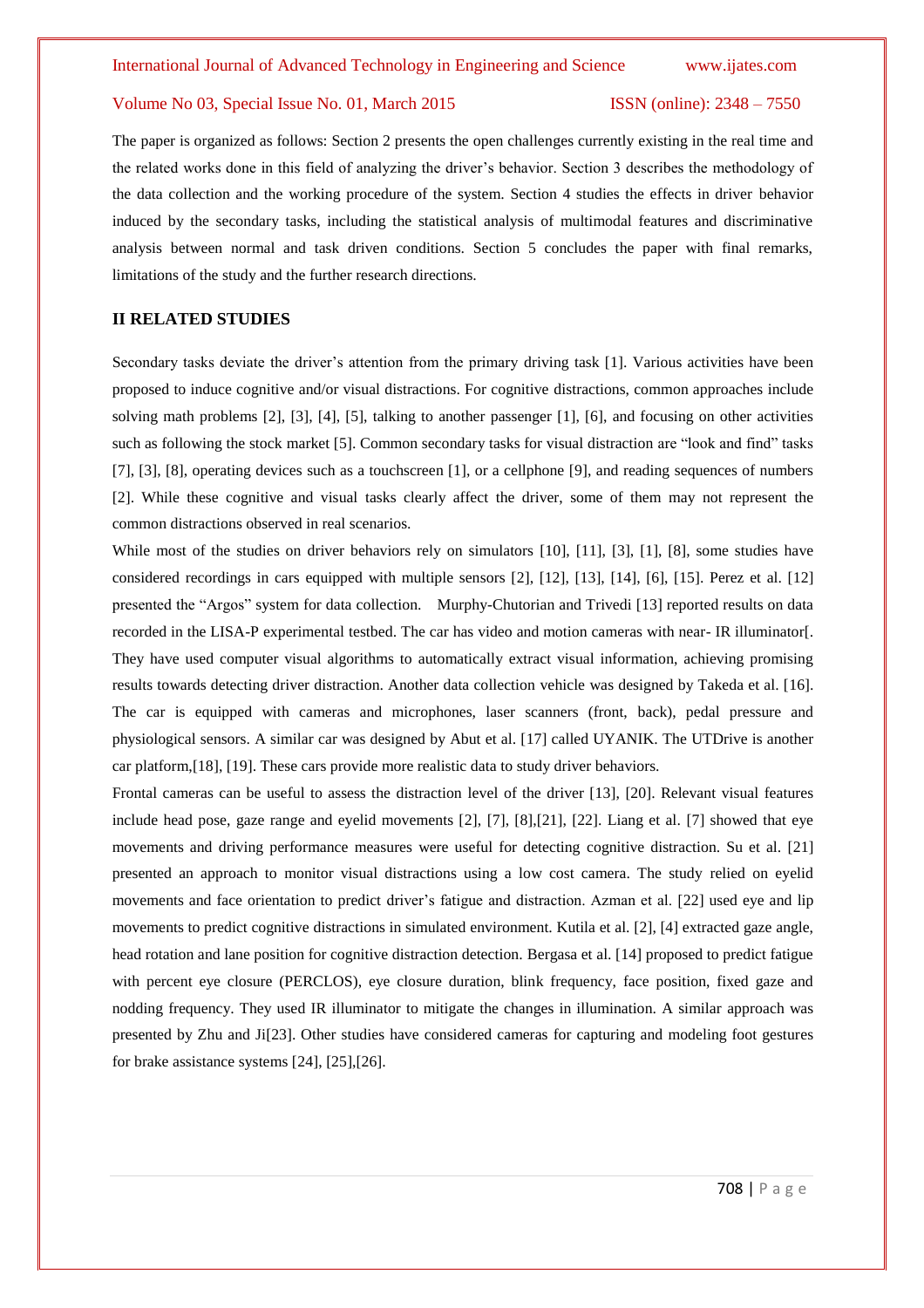

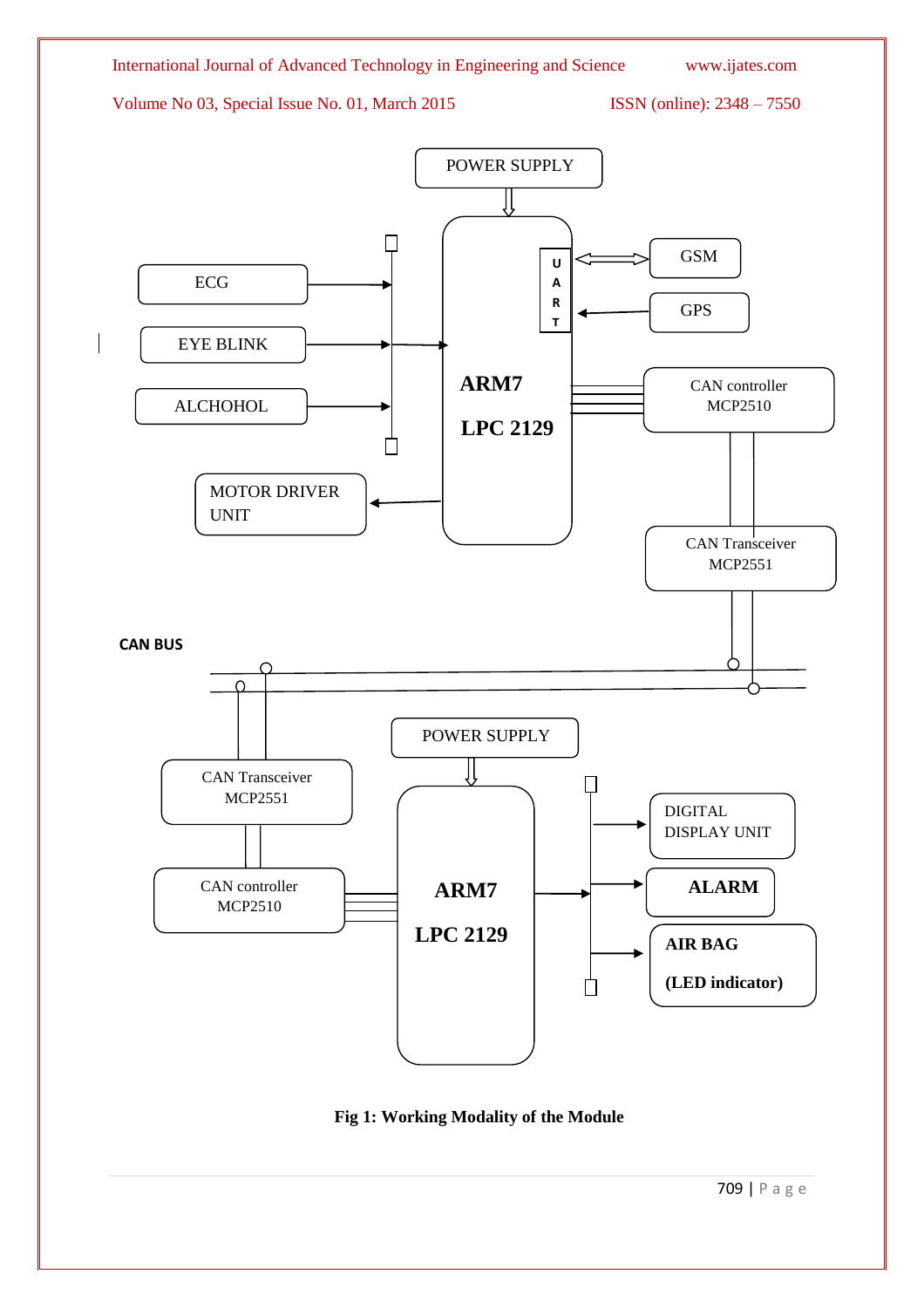# **III METHODOLOGY AND WORKING MODALITY**

A real-world driving study inherently involves numerous uncontrollable variables such as traffic, weather and traffic lights which are not easily replicated in a simulated environment. This analysis aims to identify relevant features that are directly affected by the driver's behaviors, and to use these features to quantify the distraction level of the drivers.

Before the motor can start the driver has to give the alcohol test. If any alcohol content is detected then the valve of the fuel tank will be closed. When no alcohol content is detected then the motor starts. While driving the sensors like eye blink and pulse sensors will monitor the eye blink and heart beat continously. If any abnormalaties are detected then the accident preventive measures like the opening of the air bag, sounding the alarm system and indication using the side lights are taken. The vibration due to the crash by the other vehicle can be detected using the vibration sensor and if any vibration due to the crashes is detected, then the accident preventive measures are taken.

With the help of the CAN(Controller Area Network Bus the signals from a controller which monitors the driver's behavior and to which the sensors are interfaced is communicated to the other controller to which the external features are connected. In case the accident occurs then the message about the accident is given through the GSM technique. The position of the car is tracked using GPS (GLOBAL POSITIONING SYSTEM).

The output of the heart beat sensor is active high for each and every heartbeat and this can be given to the microprocessor. LED flashes for each heartbeat whenever sensor starts working. The sensor works on the basis of light modulation by blood flow through finger for each pulse.





**Fig 2: ECG Sensor Fig 3: Eve blink sensor** 

The EBM ( Eye Blink Monitoring) system works on the principle of monitoring eyelid movements of the person inside the vehicle continuously by the use of an IR sensor. Whenever the driver falls asleep, then the buzzer will rang to wake him up.

The Alcohol breathalyzer estimates the Blood Alcohol Concentration by detecting and measuring the presence of the ethanol vapour in our breath. The alumina tube and the coils are the heating system, the yellow, brown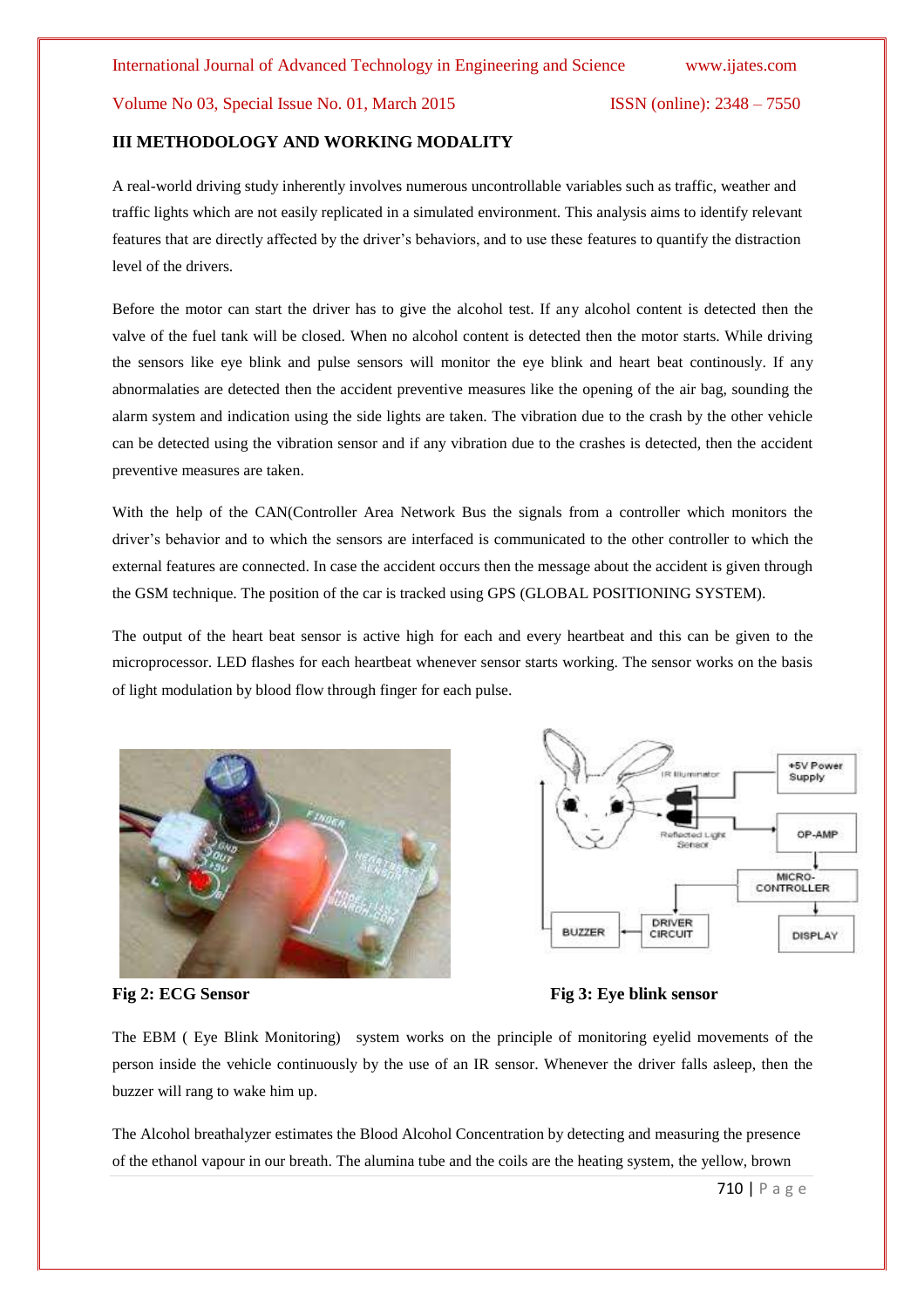parts and the coils in the picture. If the coil is heated up SnO2 will become the semi conductor further we can find more movable electrons, which indicates the current flow is ready. Whenever the alcohol gas molecules meet the electrode which is present in the air, then gradually ethanol in the air burns into acetic acid which further produces more current.



**Fig 4: Gas sensor**

# **IV EFFECTS IN DRIVER BEHAVIOR**

The secondary tasks force the driver to be distracted from the primary task which is driving. These distractions in the driver behavior can be detected by using a series of sensors.

The normal pulse rate of the human being is about 72 heart beats per second. In case of any stroke or any other problems related to the heart beat then the count of the heart beat varies from the normal value. The range from 65 to 80 heart beats is considered to normal. If the pulse rate is not in this range then the driver's behavoir changes due to the abnormalities.

The normal eye blink rate is about 15 to 20 blinks or lesser. When the driver is in drowsy state the number of blinks may increase than the normal level as the driver tries to come out of the drowsy state or the eye lids remain closed for a longer period than it is required for the normal eye blink.

The breath of the person who is not drunk does not contain any alcohol content or very minute traces of the alcohol. If the breath contains more than the allowed level of the alcohol content then it is concluded that the person is in drunken state.

# **V CONCLUSION**

The system proposed in the paper is a fully functional automatic mentoring system which is a step ahead of presently available in terms efficiency, accuracy and simplicity. The system is designed with an objective of minimizing road accidents that occur due to over speeding. The algorithm used for position matching and subsequent speed limit extraction is the first of its kind relying on both GSM and GPS input signals, complementing each other and thus avoiding limitations of using them individually for position tracking.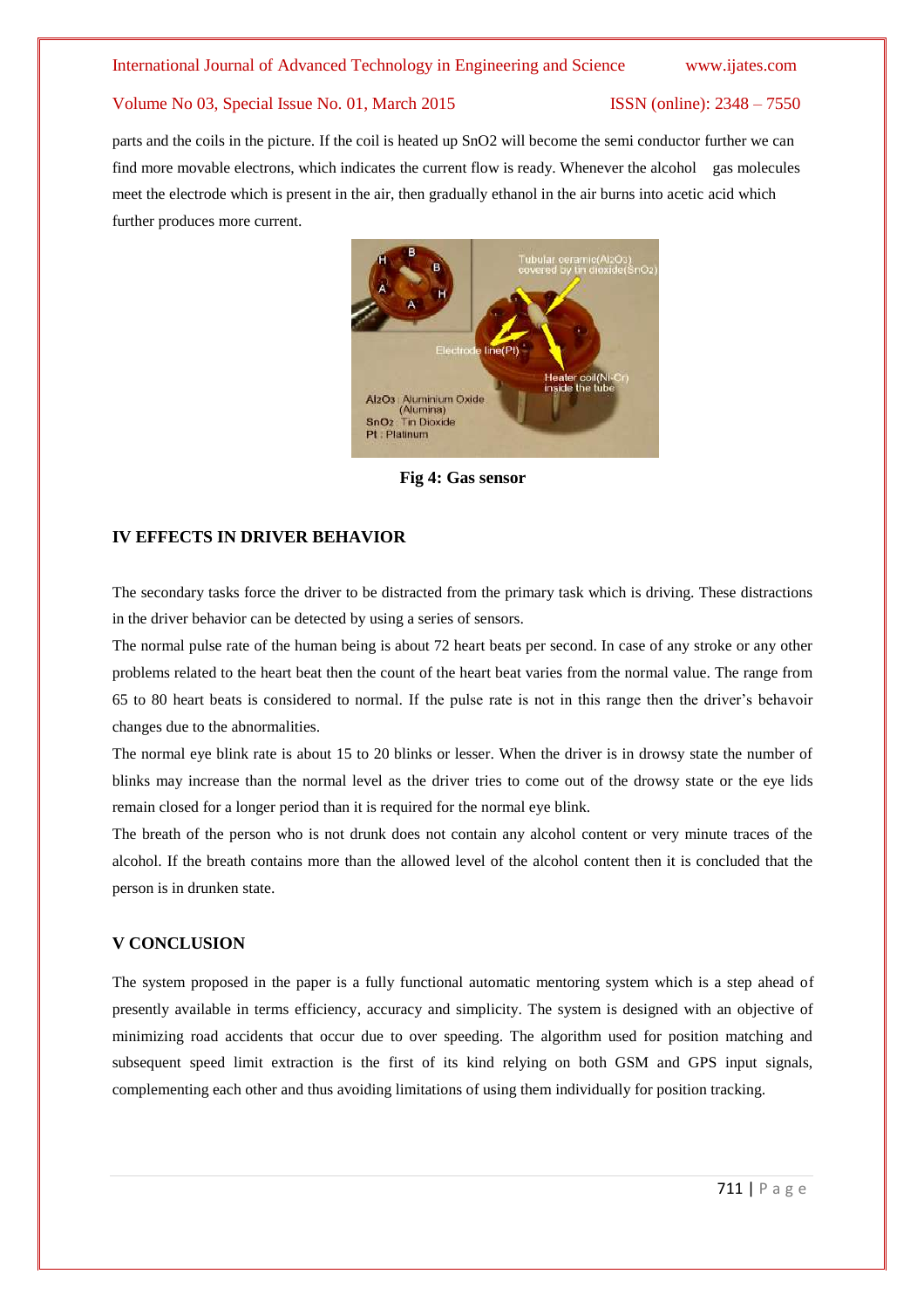This system can be implemented in the larger vehicles like trucks and buses and further more vehicles like passenger and cargo trains. This proposed system can be used as the warning system to avoid collisions in the National Highways.

This system can be further developed using the image processing technique to analyze the driver's facial expressions to understand the different situations that can arise while driving.

# **REFERENCES**

# **Proceeding papers**

**[1]** T. Ersal, H. Fuller, O. Tsimhoni, J. Stein, and H. Fathy, "Model-based analysis and classification of driver distraction under secondary tasks," IEEE Transactions on Intelligent Transportation Systems, vol. 11, no. 3, pp. 692-701, September 2010.

**[2]** M. Kutila, M. Jokela, G. Markkula, and M. Rue, "Driver distraction detection with a camera vision system," in IEEE International Conference on Image Processing (ICIP 2007), vol. 6, San Antonio, Texas, USA, September 2007, pp. 201-204.

**[3]** F. Putze, J.-P. Jarvis, and T. Schultz, "Multimodal recognition of cognitive workload for multitasking in the car," in International Conference on Pattern Recognition (ICPR 2010), Istanbul, Turkey, August 2010.

**[4]** M. Kutila, M. Jokela, T. Makinen, J. Viitanen, G. Markkula, and T. Victor, "Driver cognitive distraction detection: Feature estimation and implementation," Proceedings of the Institution of Mechanical Engineers, Part D: Journal of Automobile Engineering, vol. 221, no. 9, pp. 1027-1040, September 2007.

**[5]** J. Harbluk, Y. Noy, P. Trbovich, and M. Eizenman, "An on-road assessment of cognitive distraction: Impacts on drivers' visual behavior and braking performance,"Accident Analysis and Prevention, vol. 39, no. 2, pp. 372-379, March 2007.

**[6]** A.Sathyanarayana, P. Boyraz, Z. Purohit, R. Lubag, and J. Hansen, "Driver adaptive and context aware active safety systems using CANbus signals," in IEEE Intelligent Vehicles Symposium (IV 2010), San Diego, CA, USA, June 2010.

**[7]** Y. Liang, M. Reyes, and J. Lee, "Real-time detection of driver cognitive distraction using support vector machines," IEEE Transactions on Intelligent Transportation Systems, vol. 8, no. 2, pp. 340-350, June 2007.

**[8]** F. Tango and M. Botta, "Evaluation of distraction in a driver-vehicleenvironment framework: An application of different data-mining techniques," in Advances in Data Mining. Applications and Theoretical Aspects, ser. Lecture Notes in Computer Science, P. Perner, Ed. Berlin, Germany: Springer Berlin / Heidelberg, 2009, vol. 5633, pp. 176-190.

**[9]** J. Jain and C. Busso, "Analysis of driver behaviors during common tasks using frontal video camera and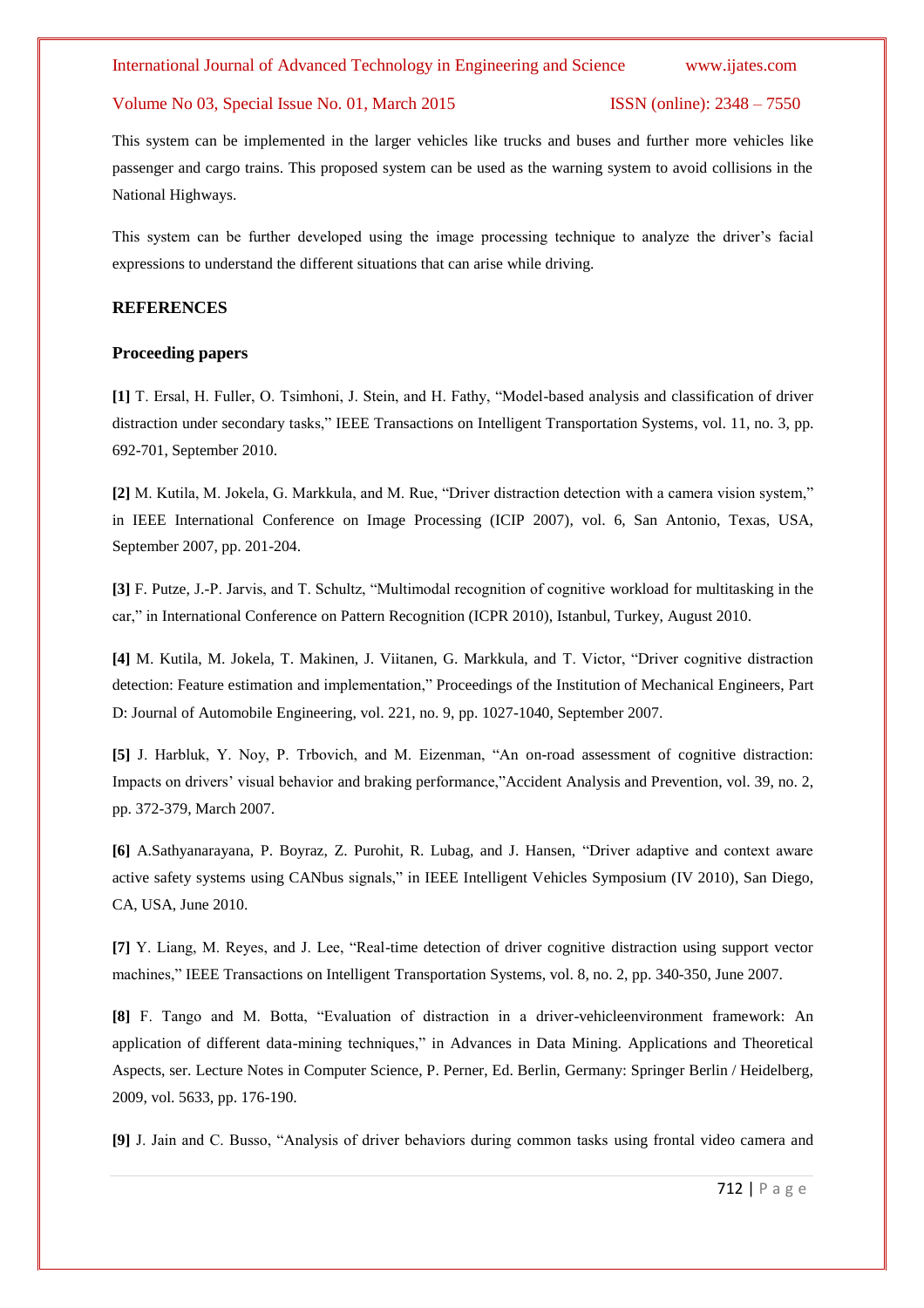CAN-Bus information," in IEEE International Conference on Multimedia and Expo (ICME 2011), Barcelona, Spain, July 2011.

**[10]** "EEG-based drowsiness estimation for safety driving using independent component analysis," IEEE Transactions on Circuits and Systems I:Regular Papers, vol. 52, no. 12, pp. 2726-2738, December 2005.

**[11]** I. Damousis and D. Tzovaras, "Fuzzy fusion of eyelid activity indicators for hypovigilance-related accident prediction," IEEE Transactions on Intelligent Transportation Systems, vol. 9, no. 3, pp. 491-500, September 2008.

**[12]** J. Zamorano, "Argos: An advanced in-vehicle data recorder on a massively sensorized vehicle for car driver behavior experimentation," IEEE Transactions on Intelligent Transportation Systems, vol. 11, no. 2, pp. 463–473, June 2010.

**[13]** E. Murphy-Chutorian and M. Trivedi, "Head pose estimation and augmented reality tracking: An integrated system and evaluation for monitoring driver awareness," IEEE Transactions on Intelligent Transportation Systems, vol. 11, no. 2, pp. 300-311, June 2010.

**[14]** L. Bergasa, J. Nuevo, M. Sotelo, R. Barea, and M. Lopez, "Realtime system for monitoring driver vigilance," IEEE Transactions on iIntelligent Transportation Systems, vol. 7, no. 1, pp. 63-77, March 2006.

**[15]** A. Sathyanarayana, S. Nageswaren, H. Ghasemzadeh, R. Jafari, and J.H.L.Hansen, "Body sensor networks for driver distraction identification," in IEEE International Conference on Vehicular Electronics and Safety (ICVES 2008), Columbus, OH, USA, September 2008.

**[16]** K. Takeda, J. Hansen, P. Boyraz, L. Malta, C. Miyajima, and H. Abut, "International large-scale vehicle corpora for research on driver behavior on the road," IEEE Transactions on Intelligent Transportation Systems, vol. 12, no. 4, pp. 1609-1623, December 2011.

**[17]** H. Abut, H. Erdo˘gan, A. Ercil, B. Curuklu, H. Koman, F. Tas A. Arguns¸ah, S. Cos¸ar, B. Akan, H. Karabalkan et al., "Real-world data collection with "UYANIK"," in In-Vehicle Corpus and Signal Processing for Driver Behavior, K. Takeda, H. Erdo˘gan, J. Hansen, and H. Abut, Eds. New York, NY, USA: Springer, 2009, pp. 23-43.

**[18]** P. Angkititrakul, M. Petracca, A. Sathyanarayana, and J. Hansen, "UTDrive: Driver behavior and speech interactive systems for in-vehicle environments," in IEEE Intelligent Vehicles Symposium, Istanbul, Turkey, June 2007, pp. 566-569.

**[19]** P. Angkititrakul, D. Kwak, S. Choi, J. Kim, A. Phucphan, A. Sathyanarayana, and J. Hansen, "Getting start with UTDrive: Driver-behavior modeling and assessment of distraction for in-vehicle speech systems," in Interspeech 2007, Antwerp, Belgium, August 2007, pp. 1334-1337.

**[20]** M. Trivedi, T. Gandhi, and J. McCall, "Looking-in and looking-out of a vehicle: Computer-vision-based